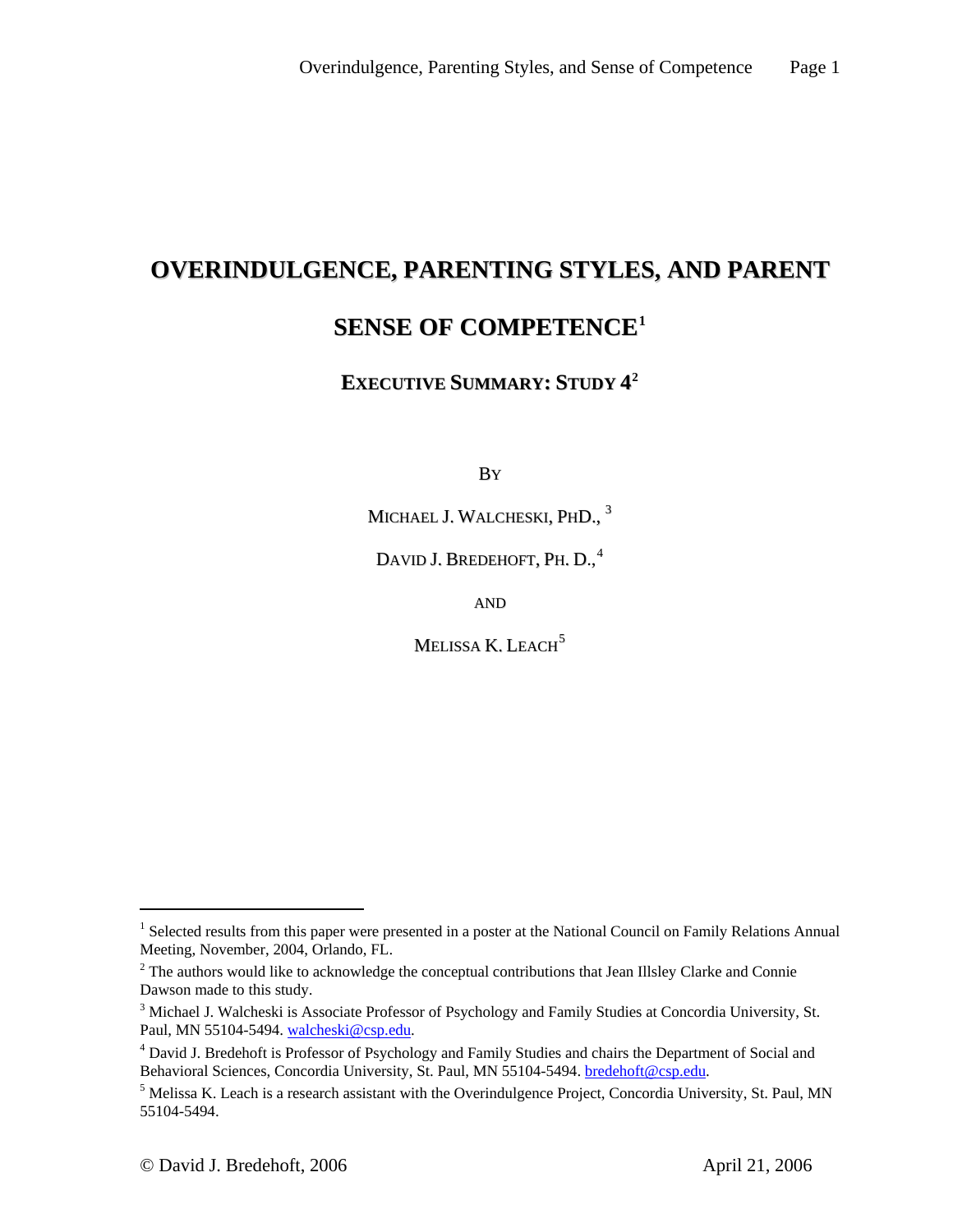# **OVERINDULGENCE, PARENTING STYLES, AND PARENT SENSE OF COMPETENCE**

#### **EXECUTIVE SUMMARY: STUDY 4**

#### **Purpose**

This study is the fourth in a series of studies on overindulgence (for more information concerning the Overindulgence Project see http://www.overindulgence.info/Research Folder/Research.htm). It builds on the findings of Bredehoft, Mennicke, Potter, & Clarke's (1998) benchmark study on overindulgence by investigating the relationship of parental overindulgence to parenting styles (authoritative, authoritarian, and permissive) and parent sense of competence (skills/knowledge; valuing/comfort).

This study explores the following questions: Is parental overindulgence related to specific parenting styles? Is there a relationship between lack of parenting skills, parenting satisfaction, and parental overindulgence?

#### **Method and Data Collection**

The sample consisted of 311 parents (91% female, 9% male; ages 20-79; Mean age 40.2) from 42 states and four additional countries. Participants entered the study by logging onto the study's web page (Bredehoft, Clarke, & Dawson, 2006). Once participants read and agreed to the consent form they answered a questionnaire consisting of demographic data, *OVERINDULGENCE: Parental Overindulgence Assessment Scale* (Bredehoft, Clarke, Dawson, & Walcheski, 2004) a 30 item<sup>[6](#page-1-0)</sup> author developed likert-style inventory, and a series of normed, validated psychological inventories: the *Parenting Styles and Dimensions Questionnaire PSDQ* (Robinson, Mandleco, Olsen, & Hart, 1995); and the *Parenting Sense of Competence Scale PSCS* (Gibaud-Wallston & Wandersman, 1978). Participants submitted their data electronically for analysis.

#### **Results**

 $\overline{a}$ 

As predicted, the more parents overindulge their children, the more likely they were (See Table 1):

- to not be authoritative (less likely to use reasoning and induction);
- to be authoritarian (to use verbal/hostility, and corporal punishment), and
- to be permissive (lack of follow-through, ignore misbehavior, and lack parental selfconfidence).

<span id="page-1-0"></span><sup>6</sup> The original version of the *Parental Overindulgence Assessment Tool* was a 21 item true/false, yes/no assessment tool developed by Jean Illsley Clarke, Connie Dawson, and David J. Bredehoft (Clarke, Dawson, and Bredehoft, 2004, p. 293-294). For this version of the instrument, fifteen items were added by Bredehoft and Walcheski bringing it to a total of 36 items and changing them to a likert-style response set (never or almost never; seldom; sometimes, sometimes not; frequently; always or almost always). The scale was renamed: *OVERINDULGENCE: Parental Overindulgence Assessment Scale*. The 36 items were reduced to the 30-item version used in this study by using Cronbach's Alpha (alpha = .85).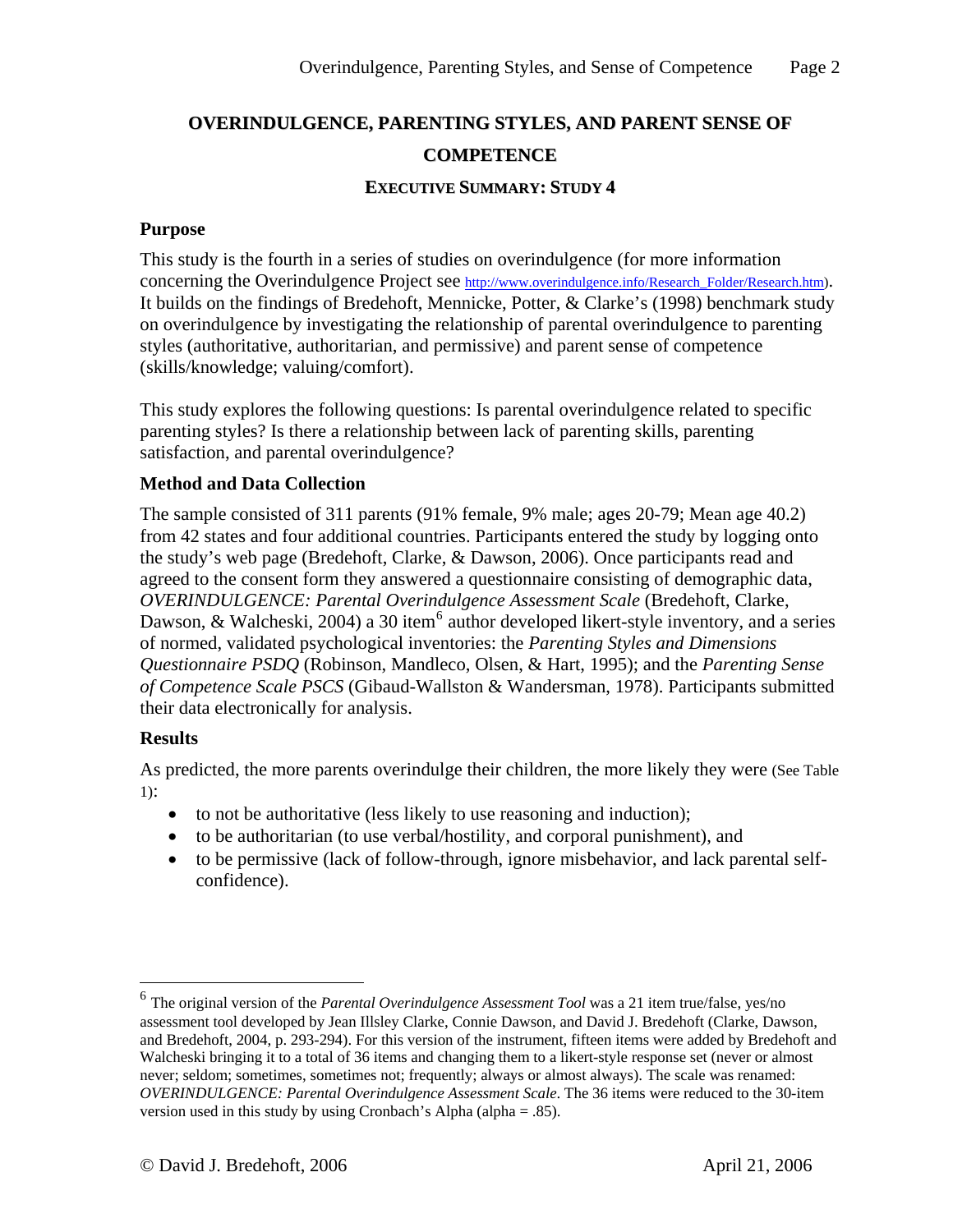As predicted, parents who overindulge their children (See Table 2):

- lack a global sense of competence about their parenting, and
- lack satisfaction (become frustrated, anxious, and poorly motivated) with parenting.

This study's findings were consistent with previous research (Bredehoft, Mennicke, Potter, & Clarke, 1998) in that a significant relationship was found between parents who were overindulged as children and parental overindulgence (r = .164; p<.05). Children who were overindulged tend to grow up to be parents who overindulge.

|                                                | 1                        | $\overline{2}$ | 3         | 4         | 5          | 6         | $\overline{7}$ | 8        | 9         | 10        | 11       | 12 |
|------------------------------------------------|--------------------------|----------------|-----------|-----------|------------|-----------|----------------|----------|-----------|-----------|----------|----|
| 1. OVERINDULGENCE:<br><b>POAS</b>              | $\overline{\phantom{a}}$ |                |           |           |            |           |                |          |           |           |          |    |
| <b>AUTHORITATIVE</b>                           | $-0.017$                 |                |           |           |            |           |                |          |           |           |          |    |
| 2. Warmth/<br>Involvement                      | .036                     |                |           |           |            |           |                |          |           |           |          |    |
| 3. Reasoning/<br>Induction                     | $-132*$                  | .255**         |           |           |            |           |                |          |           |           |          |    |
| 4. Democratic/<br>Participation                | .076                     | .281**         | .498**    |           |            |           |                |          |           |           |          |    |
| 5. Good natured/<br>Easygoing                  | $-.095$                  | $.321**$       | .462**    | .466**    |            |           |                |          |           |           |          |    |
| <b>AUTHORITARIAN</b>                           | $.219**$                 |                |           |           |            |           |                |          |           |           |          |    |
| 6. Verbal/Hostility                            | $.252**$                 | $-0.164*$      | $-.197**$ | $-0.161*$ | $-0.517**$ |           |                |          |           |           |          |    |
| 7. Corporal<br>Punishment                      | $.191**$                 | $-0.160*$      | $-.222**$ | $-.331**$ | $-.362**$  | $.378***$ |                |          |           |           |          |    |
| 8. Non-reasoning<br><b>Punitive strategies</b> | .079                     | $-.236**$      | $-.448**$ | $-.340**$ | $-.392**$  | $.339**$  | $.353**$       |          |           |           |          |    |
| 9. Directiveness                               | .112                     | $-.232**$      | $-.091$   | $-.166*$  | $-.319**$  | $.364**$  | $.287**$       | $.354**$ |           |           |          |    |
| <b>PERMISSIVE</b>                              | .551**                   |                |           |           |            |           |                |          |           |           |          |    |
| 10. Lack of follow-<br>through                 | .562**                   | $-0.027$       | $-.270**$ | $-.003$   | $-.210**$  | .498**    | $.278***$      | $.242**$ | $.169*$   |           |          |    |
| 11. Ignoring<br>Misbehavior                    | $.217**$                 | .108           | $-0.064$  | $.190**$  | .095       | $-0.025$  | $-0.185**$     | $-0.029$ | $-.207**$ | $.207***$ |          |    |
| 12. Lack of Parental<br>Self-confidence        | $.431**$                 | $-.002$        | $-.251**$ | .044      | $-.264**$  | $.345***$ | $.173***$      | $.164*$  | $.198**$  | $.632**$  | $.279**$ |    |

**\_\_\_\_\_\_\_\_\_\_\_\_\_\_\_\_\_\_\_\_\_\_\_\_\_\_\_\_\_\_\_\_\_\_\_\_\_\_\_\_\_\_\_\_\_\_\_\_\_\_\_\_\_\_\_\_\_\_\_\_\_\_\_\_\_\_\_\_\_\_\_\_\_\_\_\_\_\_\_\_\_\_\_\_\_\_\_\_\_\_\_\_**

### **TABLE 1 Pearson's correlations between OVERINDULGENCE and PSDQ Aggregate and Sub-scale Scores**

**\_\_\_\_\_\_\_\_\_\_\_\_\_\_\_\_\_\_\_\_\_\_\_\_\_\_\_\_\_\_\_\_\_\_\_\_\_\_\_\_\_\_\_\_\_\_\_\_\_\_\_\_\_\_\_\_\_\_\_\_\_\_\_\_\_\_\_\_\_\_\_\_\_\_\_\_\_\_\_\_\_\_\_\_\_\_\_\_\_\_\_\_**

 $n = 311$ . Note:  $p < 05$ ,  $p > 01$ ,  $p > 001$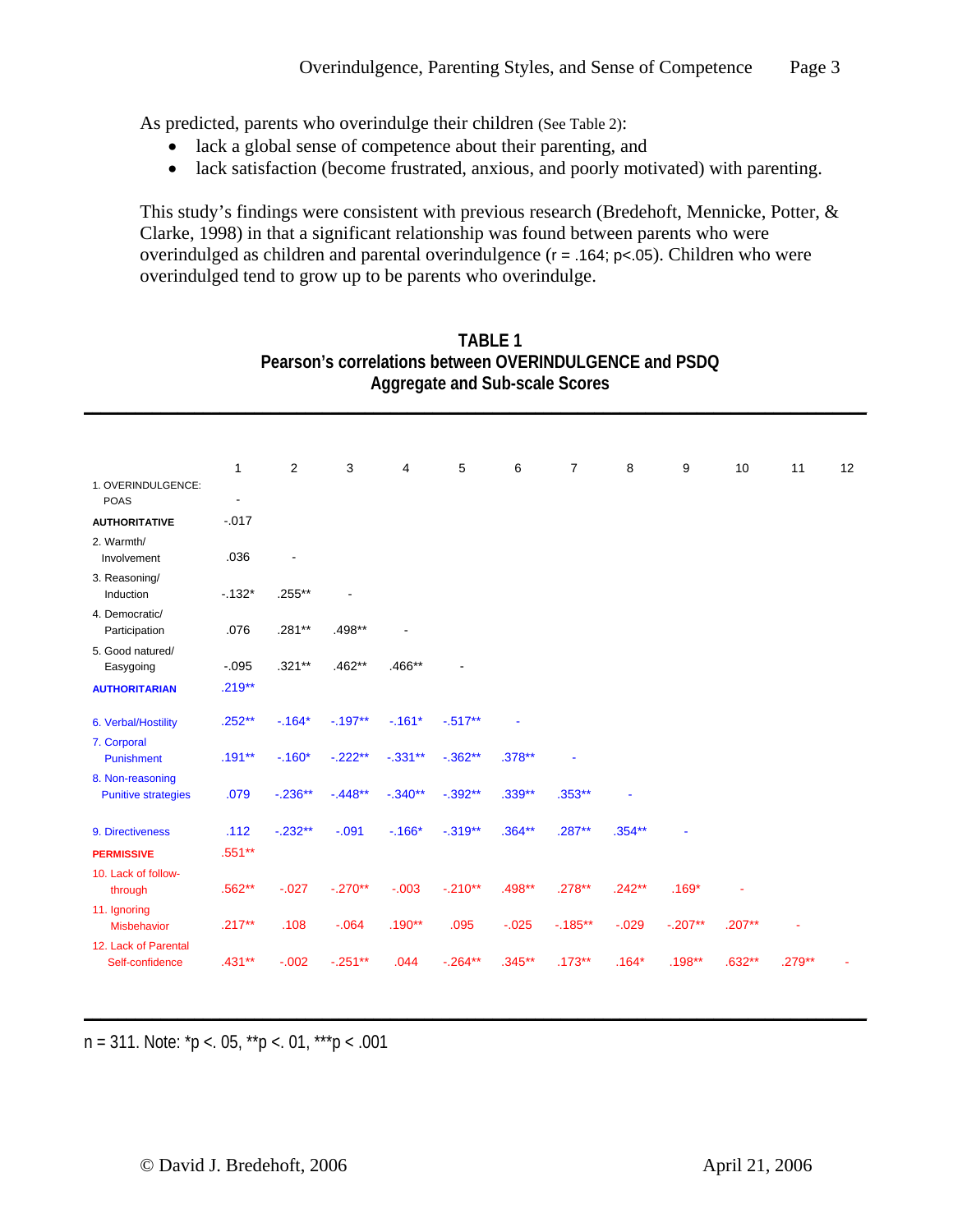| 1. OVERINDULGENCE: POAS       | -        |          |         |  |
|-------------------------------|----------|----------|---------|--|
| 2. Global Sense of Competence | $.157*$  | -        |         |  |
| 3. Parenting Efficacy         | .031     | $822**$  |         |  |
| 4. Parenting Satisfaction     | $.240**$ | $.836**$ | $424**$ |  |

**TABLE 2 Pearson's correlations between OVERINDULGENCE and PSCS Aggregate and Sub-scale Scores** 

 $n = 311$ . Note:  $p < 0.05$ ,  $p > 0.01$ ,  $p > 0.001$ 

# **Limitations**

Several limitations for this study exist.

- The sample is largely made up of mothers (females, 91%; males, 9%) and the results therefore should be cautiously applied to fathers.
- Participants were recruited through the Overindulgence Project's webpage [www.overindulgence.info](http://www.overindulgence.info/). There may be a selection bias uniquely related to individuals who visit this web page seeking information about overindulgence and then choose to participate in research related to overindulgence.
- The initial internal reliability figures for *OVERINDULGENCE: Parental Overindulgence Assessment Scale* (Bredehoft, Clarke, Dawson, & Walcheski, 2004) are strong (alpha  $= .85$ ) further validation of this scale is needed.
- Further research is needed to refine *OVERINDULGENCE: Parental Overindulgence Assessment Scale* (Bredehoft, Clarke, Dawson, & Walcheski, 2004) to identify specific types of overindulgence (Too Much, Soft-structure, and Over nurture).

# **Conclusions and Implications**

- 1. Bredehoft, Mennicke, Potter & Clarke (1998) made a logical argument that Baumrind's "permissive parent" was not the same as an "overindulgent parent" by suggesting that not all overindulgent parents are permissive. This study provides empirical evidence supporting this assertion by demonstrating that overindulgent parents can be both permissive and authoritarian, or both.
- 2. Parents who overindulge their children lack a global sense of competence and satisfaction with parenting. The more these parents overindulge, the more they become frustrated, anxious, and poorly motivated as parents.
- 3. Parents who were overindulged as children will more likely grow up to become overindulgent parents and continue the cycle of overindulgence.